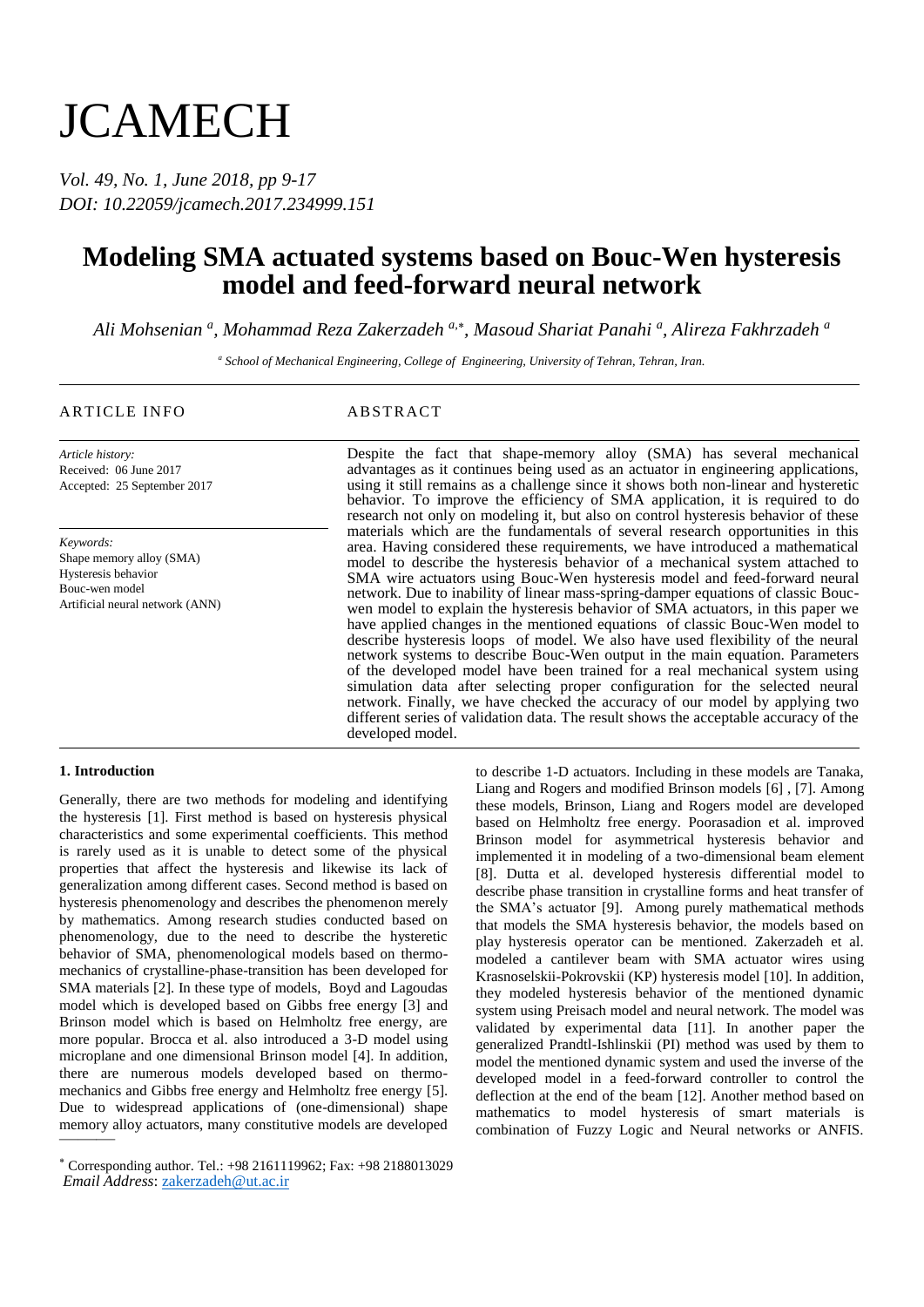Tafazoli et al. used ANFIS method to model hysteresis of a morphing wing with SMA actuator [13]. Rezaeeian et al. modeled system including SMA actuator with ANFIS method and controlled it with feed-forward controller [14]. There are other mathematical methods that employs differential models to describe the hysteresis behavior. Because this paper focuses on this type of methods, in the rest of this paper the history of this type of hysteresis modeling as well as identification and control of these methods (not SMA only) will be stated. One of the most important differential methods for hysteresis modeling is Duhem rate-independent model [15-17]. Generalization of this model is used as a basis to develop other hysteresis models such as Dahl, LuGre and Maxwell-Slip [18] friction models as well as Bouc-Wen hysteresis model. Xie et al. used Duhem model and neural network to design a state-observer to control Piezo-electric actuator [19]. Zhou et al. used the same hysteresis model to describe the piezo-electric actuator behavior [20]. Jayawardhana et al. used the dissipativity approach to analyze dynamic stability of electromagnetic-based actuators by Duhem method [21]. In addition to the above mentioned research studies, in Aiki et al. Duhem differential equations are used to illustrate the correlation of stress and strain in SMA wires [22]. One of the other hysteresis differential models is Jiles-Atherton (J-A) model which is independent of input rate (namely rate-independent model). This model was presented first for the modeling of hysteresis behavior in ferromagnetic materials. Annakkage et al. presented a new model based on the J-A model for modeling the hysteresis in magnetic materials at low frequencies and accurately described the asymmetric interior hysteresis loops [23]. In addition, modeling and identification of magnetic behavior in magneto-electric composite material by J-A model was performed by Pop and Călțun [24]. Further research in this area include identifying the model parameters by using identification method based on Genetic Algorithm (GA) [25], Particle Swarm Optimization (PSO) [26] and Differential Evolution [27]. As noted previously, Bouc-Wen differential model [28], [29] is a Duhem type model. Due to its ability in describing hysteresis loops with different trigonometric features it has widespread applications. One of the modification made and developed on this model is asymmetric Bouc-Wen model and Bouc-Wen-Baber-Noori (BWBN) to explain pinching hysteresis behavior [30]. Ikhouane et al. studied on dynamic specifications of Bouc-Wen hysteresis model including domain stability, free response and energy loss and have categorized model parameter [31]. Li et al. analyzed the model in terms of dynamics in order to explain non-linear behavior of SDOF oscillator [32]. In another research, Awrejcewicz et al. introduced a model to describe hysteresis behavior in Magneto-rheological Damper (MR Damper) and Ni-Ti poly-crystal (SMA's super elastic feature) by using Massing-Bouc-Wen framework [33]. Peng et al. used Bouc-Wen hysteresis model to predict hysteresis behavior of non-linear systems with lag (such as magnetorheological damper). They discretized the model to configure it in a multi-layer feed-forward neural network system and trained the neural network with experimental data [34]. Zhu et al. analyzed parameter specifications in normalized Bouc-Wen model and introduced offline identification method based on LS (Least-Square) method to identify model parameters by using experimental data at constant frequencies for a mild steel damper [35]. Zhu et al. used asymmetrical Bouc-Wen model with offline identification method based on LS to identify a real system parameters including piezo-ceramic actuator [36]. In another research, Wei used asymmetric Bouc-Wen model with online identification method based on LS to precisely identify hysteresis behavior of a rate-dependent piezo-ceramic actuator (at

inconstant frequencies) [37]. Sengupta et al. modeled structural hysteresis behavior of a reinforced concrete beam-column by Bouc-Wen-Baber-Noori (BWBN) model and identified model parameters by using Genetic Algorithm (GA) using experimental data (earthquake) [38]. One of the research studies in the field of identifying the Bouc-Wen model parameters is performed by Charalampakis et al., They introduced identification method based on Greedy Ascent Hill Climbing (GAHC) and Saw-tooth GA model for identifying the parameters of a non-linear massspring-damper model (elastic-plastic spring) described by Bouc-Wen model . They tested the ability of the method by using data accompanied with noise and without noise [39]. To improve the efficiency of SMA application, it is required to perform research on SMA modeling as well as control its hysteresis behavior. Having considered these requirements, In this paper, a mathematical model is proposed to describe the hysteresis behavior of a mechanical system attached to SMA wire actuators using Bouc-Wen hysteresis model and feed-forward Artificial Neural Network (ANN). Due to failure of linear mass-springdamper equations of classical Bouc-wen model to explain the hysteresis behavior of SMA actuators, we have also applied significant changes in the equations of classic Bouc-Wen model to accurately describe the SMA hysteresis loops. In addition, we have used flexibility of the neural network systems to describe Bouc-Wen output in the main equation. To evaluate the developed model, the simulated data sets from a real system are used. The result shows the acceptable accuracy of the developed model with respect to the validation data. The paper is organized as follows. Section 2 is dedicated to the Bouc-Wen hysteresis model. In this section the mathematical equations and application of this model are described in details. In section 3, an SMA hysteresis modeling method based on the Bouc-Wen and feedforward ANN is presented. Parameters calibration and identification of the developed model are described in section 4. In section 5, a real system simulation data are used in order to verify the modified model. The presented model is evaluated using simulated data sets in section 6. Finally, the concluding comments are provided in section 7.

### **2. Bouc-Wen Hysteresis Model**

Bouc-Wen model is considered to be a differential method of general hysteresis modeling techniques. As it is a Duhem-type, it inherently is rate-independent model. Moreover, this model is honored due to its mathematical characteristics which is capable of indicating remarkable resilience in describing hysteresis behavior governed in hysteretic systems. However, the general model only can describe symmetric hysteresis loops and just expresses hysteresis loops in hardening and softening shapes.

Since the Bouc-Wen model can describe non-linear and hysteresis part of a dynamical system, its non-linear output is usually interpreted using linear function in a linear dynamical system. The equations of this model and the mentioned dynamical systems are given in the following coupled equations:

$$
\ddot{x} + 2\xi \omega_n \dot{x} + \delta \omega_n^2 x + (1 - \delta) \omega_n^2 z = u(t)
$$
 (1)

$$
\dot{z} = A\dot{x} - \alpha |\dot{x}| |z|^n \text{sign}(z) - \beta \dot{x} |z|^n \tag{2}
$$

where equation (1) denotes a mass-spring-damper system while equation (2) or Bouc-Wen equation represents non-linear part of the spring and its output for the expression of non-linear response of springs has been used in the equation (1). In equation (1),  $x, x$ and  $\vec{x}$  are the displacement, velocity and acceleration of the mass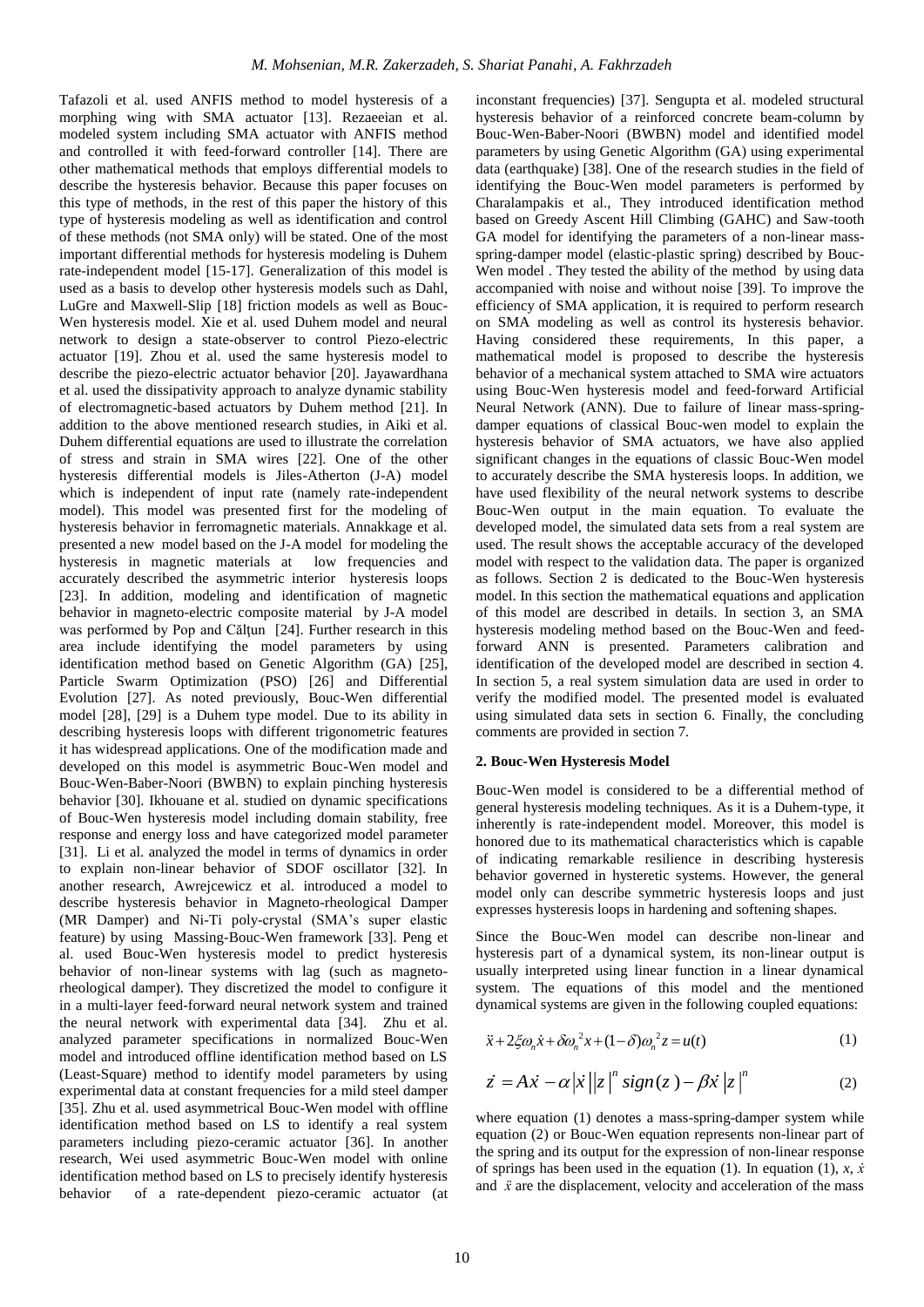in mass-spring-damper system respectively. In addition, *z* is the parameter related to the non-linear part of the system which is obtained from equation (2). In addition, *u(t)* is system's input or external stimulus to the system.  $\omega_n$  and  $\zeta$  are natural frequency and damping ratio of the linear system, respectively.  $\delta$  is a parameter which is used to determine whether the spring behaves linearly or non-linearly. Therefore, its value is variable from [0 1] interval. It means that when spring acts purely linear  $\delta = 1$  and when it acts purely non-linear *δ=*0.

In Bouc-Wen equation (eq.  $(2)$ ),  $\dot{x}$  acts as input to the equation while  $\zeta$  is the hysteresis output of the equation. In the mentioned model,  $A$ ,  $\alpha$ ,  $\beta$  and  $n$  are dimensionless coefficients that determine the shape and slope of hysteresis loops. Therefore, these coefficients should be identified by the experimental measured data. Overall, *A*,  $\alpha$  and  $\beta$  are used to illustrate hysteresis loop's dimensions and n is used to determine the sharpness of the hysteresis loops. Generally, for the set of real numbers the shape and dimensions of hysteresis loops could be identical for different sets of the mentioned coefficients. Therefore, for avoidance of duplication, the equations have been used under conditions in which,  $A = 1$  and  $|a| + |b| = 1$ ,  $n \ge 1$ .

Fig. 1. illustrates the output of the Bouc-Wen model (i.e. *z*) as a function of mass displacement input (i.e. *x*) when  $A = 1$ ,  $\alpha = 0.4$ , *β =* 0.6 and *n =* 1 .



Figure 1. Output of Bouc-Wen model z verses input x.

#### **3. SMA Hysteresis Modeling**

As mentioned in the introduction section, Bouc-Wen model has been developed to describe the hysteresis behavior of mechanical structures and dynamical systems. However, the classical version of Bouc-Wen model (equation (2)) is incapable of describing the hysteresis behavior of SMA materials. As a result, this version of the model has not been yet directly used to describe the behavior of systems actuated by SMA actuators, precisely. Hence the classical version of the Bouc-Wen model needs to be changed accordingly.

In systems with SMA actuation, SMA temperature, the voltage or electrical current are literally system input and strain of the SMA actuator or displacement of the body attached to the actuator is system output. Therefore, in a developed model in this study, we try to decrease the correlation of system's input to dynamic of system, using some mathematical tricks.

In the following coupled equations, the single input-single output (SISO) developed model based on the classical Bouc-Wen model is introduced in order to describe the hysteresis behavior of systems actuated by SMA actuators:

$$
\ddot{x} + 2\xi\omega_n \dot{x} + (2\delta - 1)\omega_n^2 x = net(x, z) + k(u(t) - u_{min})
$$
 (3)

$$
\dot{z} = A\dot{x} - \alpha |x||z|^{n} sign(z) - \beta \dot{x} |z|^{n}
$$
 (4)

In equation (3),  $\omega_n$  and  $\xi$  are in accordance with the previous definitions given previously. However, since they do not present physical characteristics in the current developed model, their values have been set arbitrarily and are user-defined. It is recommended that the values of *ωn* and *ξ* be chosen in a way that the dynamic system responds to the input in the fastest way and the transient response of the equation becomes damped as fast as possible. Hence, it is desired to choose  $\zeta = 0.7$  and  $\omega_n$  assigns a high value [40].

It has been suggested that the value of  $\delta$  which is introduced to determine the major hysteresis loop be selected in [0, 1]. It is evident that the hysteresis loop gets smaller as the value of  $\delta$ reaches the lower limit of the mentioned interval.

The term *net(x ,z)* expresses the feed-forward Artificial Neural Network (ANN) having two inputs, *x* (system displacement) and *z* (Bouc-Wen's output). In other words, our feed-forward neural network has replaced the linear function in classical Bouc-Wen model to assist describing the hysteresis behavior of SMA. In the developed model we try to use the ability of ANNs in explaining sophisticated non-linear functions straightly and make the system's hysteresis part to appear in equation (3) (massspring-damper) non-linearly. Same as the classical model, *u(t)* states the system's stimulus input which is SMA temperature for the SMA actuated systems. Also, *umin* is as well the initial temperature of the SMA actuator.

As it is seen in equation (4), parameters of *A ,α ,β* and *n* are similar to the parameters for the classical model explained in the previous part. However, the key point in selecting these parameters depend on understanding the logic behind using the Bouc-Wen hysteresis model in the developed model. The main idea of using Bouc-Wen model in the developed model is to construct a new variable (i.e. *z* parameter) which is to be independent of *x* as neural network input. In the current developed model, due to the fact that ANNs illustrate a surface, by using Bouc-wen model, hysteresis output (i.e. *x*) has been arranged.

As a result, according to the given explanation and understanding the logic behind the Bouc-Wen model, it is recommended that Bouc-Wen parameters  $(A, \alpha, \beta \text{ and } n)$  be selected in such a way to have the least error between the output of the developed model and some simulation data of a real system. If the mentioned desire does not happen by changing the parameters, it then is suggested to multiply the input of Bouc-Wen model  $\dot{x}$  into a relatively large coefficient *ν* and to change the parameters again. It should be mentioned that the value of *z* is not real and makes no sense in physical terms. In order to have better insight about the model, in Fig. 2, the block-diagram of the developed model is shown.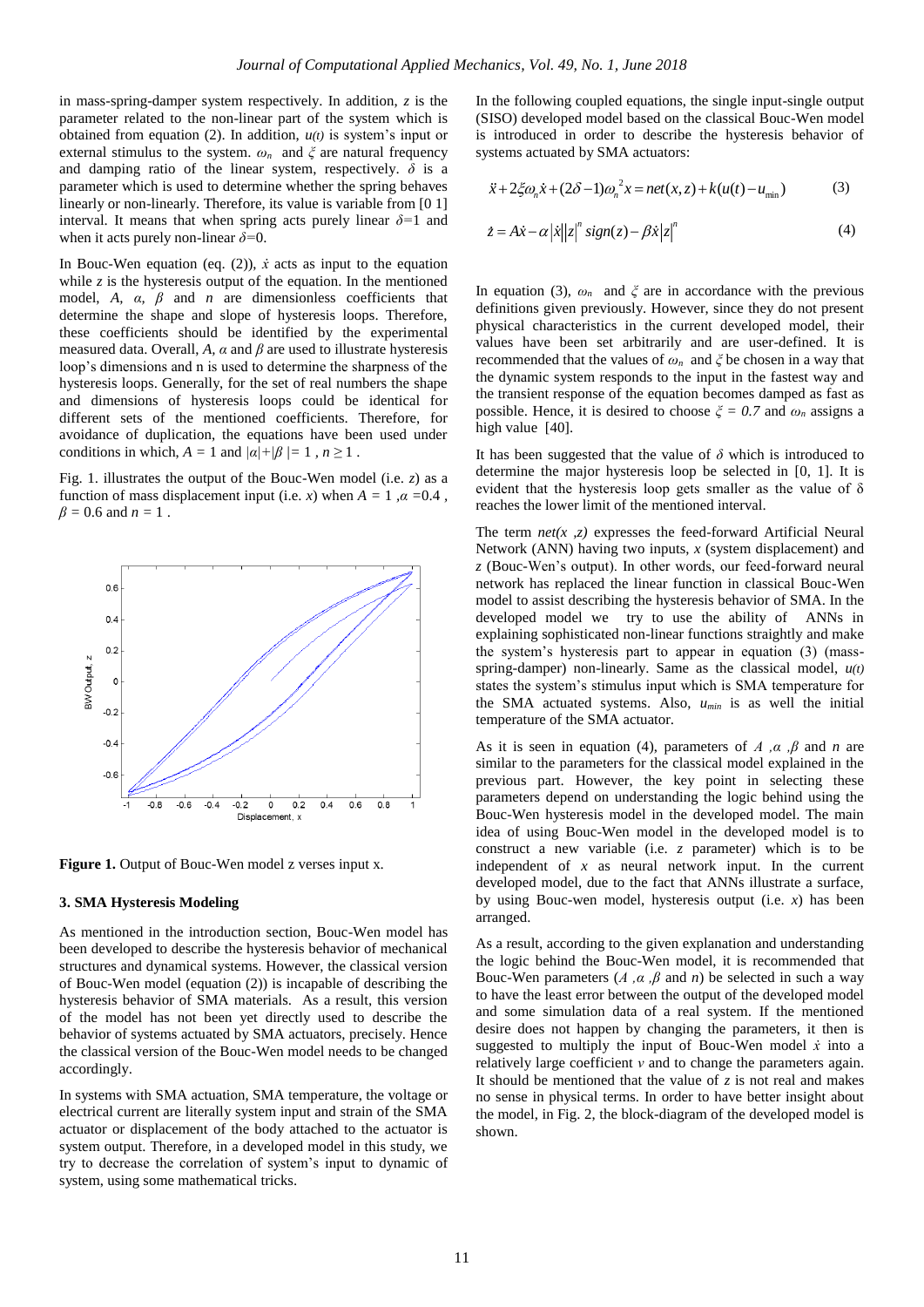

**Figure 2.** Block-diagram of SISO developed model for SMA wire

# **4. Identification of the Developed Model Parameters**

In order to identify the parameters of the developed model, we need to have system states and their corresponding initial conditions. Therefore, we need to measure time history of system states including system displacement, velocity and acceleration  $(x, \dot{x} \text{ and } \ddot{x})$  as well as SMA temperature (model input,  $u(t)$ ) by proper sensors designated for the dynamic system. It should be noted that, it is required that initial conditions of dynamic states  $(x_0$  and  $\dot{x}_0$ ), as well as ambient temperature (i.e. system's initial temperature  $u_{min}$ ) to be known.

It was noted before that how the parameters of the model should be selected. However, neural network structure and dimensions (i.e. number of layers, number of neurons and neurons function) are selected based on system's hysteresis behavior and it must be trained based on the measured experimental data of the real system. Block diagram of the training procedure of neural network based on measured data is shown in Fig. 3.



**Figure 3.** Block-diagram of training procedure of neural network

It should be noted here that initial states of the dynamic system including  $x(0)$ ,  $\dot{x}(0)$  and  $\ddot{x}(0)$  are known. But after selecting parameters of the developed model we use some data related to  $\vec{x}$ in order to determine the initial state value of  $z$ , (i.e.  $z(0)$ ) and then we can solve Bouc-Wen equation by setting *z(0)=*0. As a result, the initial stable value of *z* for the main hysteresis loop is acquired and we use this value as *z(0)* to train ANN.

#### **5. Model Parameters Selection & ANN Training**

In order to train the ANN used in the model and verify the model, data related to simulation of a real system in MATLAB 8.1 are used. This system consists of a mass (with mass *m*), a linear spring (with stiffness *k*) and a viscous damper (with damping coefficient  $c$ ) that is actuated by an SMA wire (Fig. 4.). In this simulated system, SMA behavior has been demonstrated using Brinson phenomenological model [7].

System's equation of motion is expressed in equation (5):

$$
m\ddot{x} + c\dot{x} + kx = F(t) \tag{5}
$$

where  $F(t)$  is the SMA force applied to the mass. This system is stimulated with a Nitinol (Ni-Ti) SMA wire having 180 *mm* length and SMA wire's initial strain is 4.6% when the dynamic system is in equilibrium. Mass, spring stiffness and viscous damping ratio are 5*kg*, 1000 *N/m* and 200 *N.s/m*, respectively. In addition, ambient temperature is 20 º*C*.



**Figure 4.** Dynamic system consists of mass, spring, viscous damper and SMA wire

Mass displacement  $(x \text{ in Fig. 6})$  of the simulated system is derived when temperature profile  $(u(t))$  shown in fig. 5 is applied to the SMA wire. The hysteresis diagram between the SMA temperature and the mass displacement is plotted in Fig. 7.



**Figure 5.** Temperature profile  $(u(t))$  applied to the SMA wire in the simulation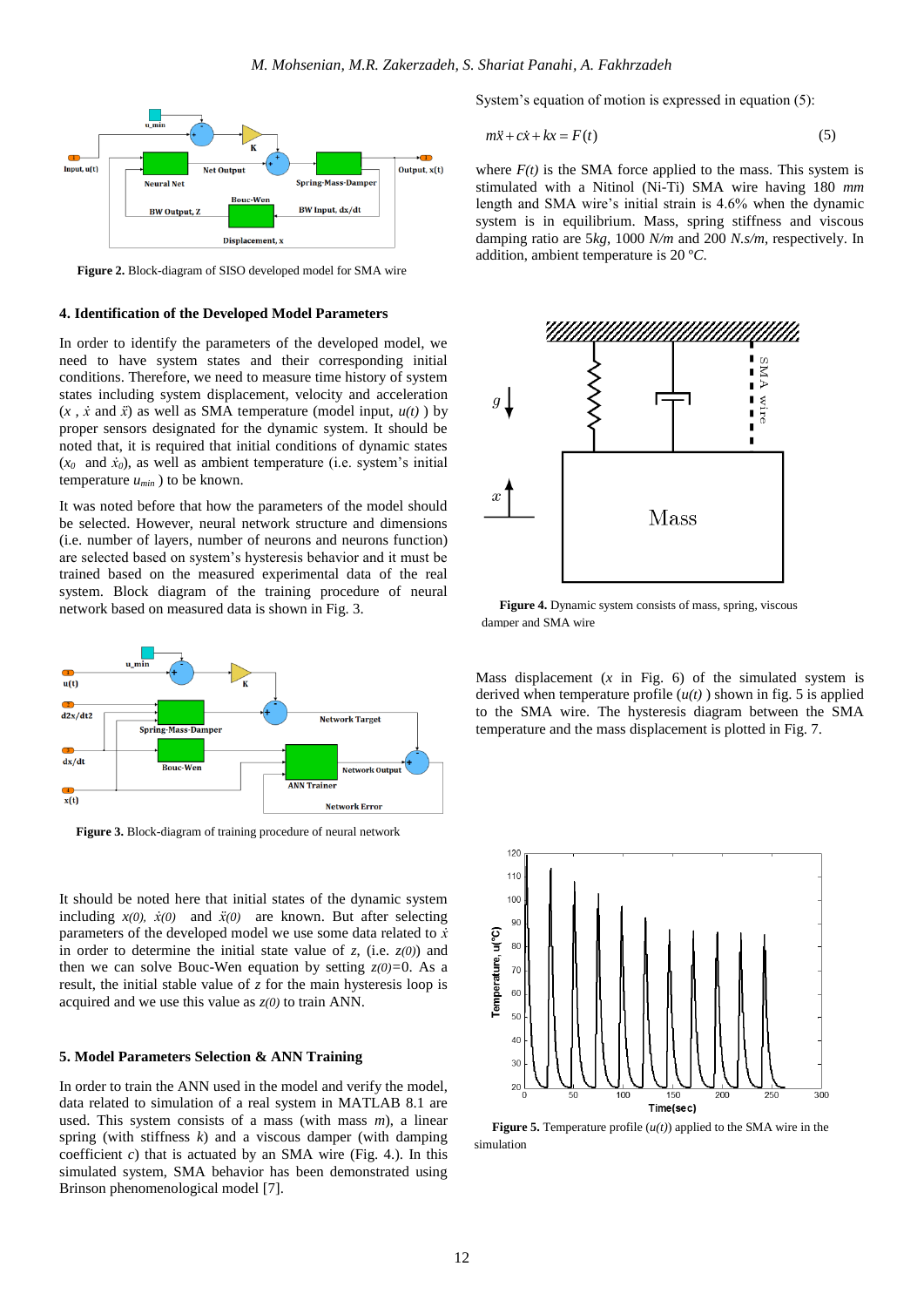

**Figure 6.** Simulated Mass displacement (*x*)



**Figure 7.** Hysteresis behavior between the SMA temperature and the mass displacement **Figure 8.** Normalized time response of model for step response

As it was noted in the preceding section, parameters of the developed model are selected based on the hysteresis loops according to Table 1.

As mentioned before, transient response time of the differential equation (1) is important to have a total response without any delay (lag) and therefore it is crucial to analyze the response time of the equation. Therefore normalized step response of equation (1) with the selected parameters of Table 1 is shown in Fig. 8 and the result verifies this issue.

Therefore, as it can be seen in Fig. 8, response of the dynamic system is stabilized in less than 0.1 second and the transient response of the equation disappears after that time.

For this dynamic system, Bouc-Wen input  $(x)$  is multiplied by the coefficient υ*=*10 <sup>4</sup> . Bouc-Wen hysteresis diagram between the mass displacement and Bouc-Wen output (*z*) is shown in Fig. 9 for the parameters noted in Table 1 and as a result of the applied input plotted in Fig. 6.

| Symbol                        | Quantity        |  |  |
|-------------------------------|-----------------|--|--|
| Mass-Spring-Damper Parameters |                 |  |  |
| ξ                             | 0.7             |  |  |
| $\omega$                      | 10 <sup>4</sup> |  |  |
| $\delta$                      | 0.505           |  |  |
| $\boldsymbol{k}$              | 30.3            |  |  |
| $u_{min}$                     | 20              |  |  |
| <b>Bouc-wen Parameters</b>    |                 |  |  |
| $\boldsymbol{A}$              | $\mathbf{1}$    |  |  |
| $\alpha$                      | 0.5             |  |  |
| β                             | 0.5             |  |  |
| $\boldsymbol{n}$              | 1               |  |  |
| z(0)                          | $-1$            |  |  |





**Figure 9.** Bouc-wen hysteresis loops for  $A = 1$ ,  $\alpha = 0.5$ ,  $\beta = 0.5$ ,  $n = 1$ and  $v = 10<sup>4</sup>$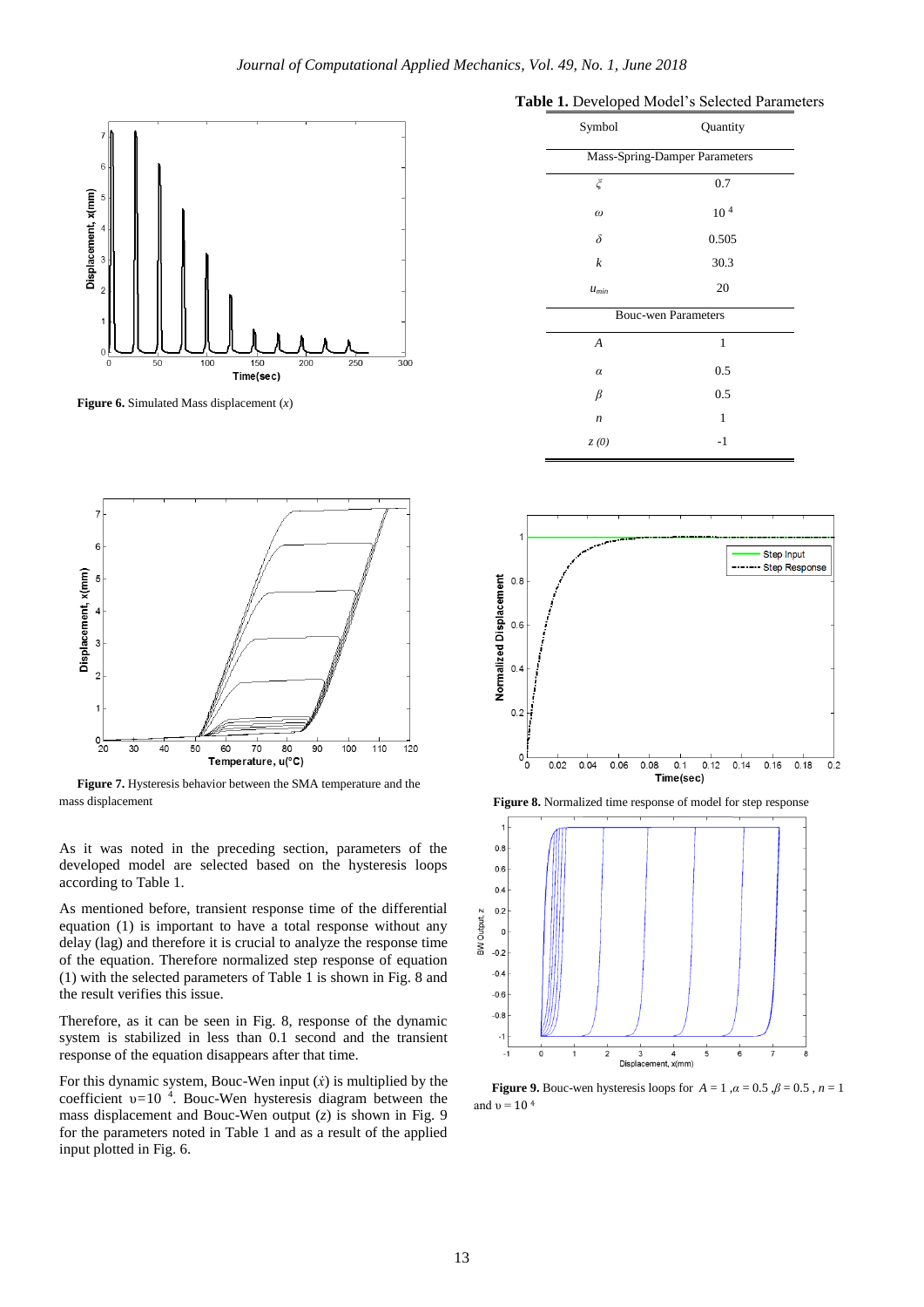According to the block diagram, shown in Fig. 3, neural network targets are obtained for hysteresis loops shown in Fig. 7. In order to select the neural network structure, it is required to analyze the dimensions and shape of the hysteresis loops in neural network target diagram with respect to input parameters of the network. The mentioned diagrams have been illustrated for the normalized values in Fig. 10.



**Figure 10.** Neural network target vs. input parameters

After checking Fig. 10, a feed-forward neural network with two input and one output consisting of three layers with the following specifications is selected:

• 1st layer (Hidden) including 6 neurons with Tansig neuron function.

• 2nd layer (Hidden) including 14 neurons with Tansig neuron function.

• 3rd layer (Output) including one neuron with Purelinear neuron function.

Schematic configuration of the mentioned feed-forward neural network is shown in Fig. 11.



Figure 11. Schematic configuration of the noted feed-forward neural network

#### **6. Validation of the Model**

Now according to the neural network training and selection of the developed model parameters, it is required to test the model and have the model validated with different data sets. Since the training data was used to calibrate the model parameters and train the neural network, we first focus on the model estimation for the mentioned data (Fig. 5-7). Naturally, it is expected to have little error for the model estimation with respect to the training data obtained from simulation of the real model. In Fig. 12, the output of the model has been compared with this data (Fig.7).



**Figure 12.** Comparison of the model output with the simulated data in the case of training data.

According to Fig. 12, estimation of the model has a good accuracy for the training data and it means that the developed model with the selected parameters and trained ANN can predict the system hysteresis behavior accurately. In order to have better sense it should be mentioned that mean absolute error and Mean Squared Error (MSE) for this data are 7.20×10 -3 *mm* and  $6.40\times10^{-4}$  mm<sup>2</sup>, respectively. In order to better validate the model output, the temperature profile,  $u(t)$  (shown in Fig. 13) is applied to the simulated model and mass displacement (i.e. *x*) of simulated system has been extracted. Hysteresis behavior of the simulated system (named 1st validation data) is plotted in Fig. 14. In Fig. 15, the output of the developed model has been compared with 1st validation data.



**Figure 13.** Temperature profile  $(u(t))$  – applied in 1st validation data.

The output of the model has been compared with the 1st validation data in Fig. 15. According to this figure estimation error of the model has been increased in comparison to the training data. However, since the training data has been used to train the neural network and calibrating the model parameters, it is expectable. Mean absolute error and MSE for this 1stvalidation data are respectively,8.43×10 -3 *mm* and 8.18×10 -4 mm<sup>2</sup>. In addition, it is obvious that the model also has presented a suitable estimation for small minor hysteresis loops.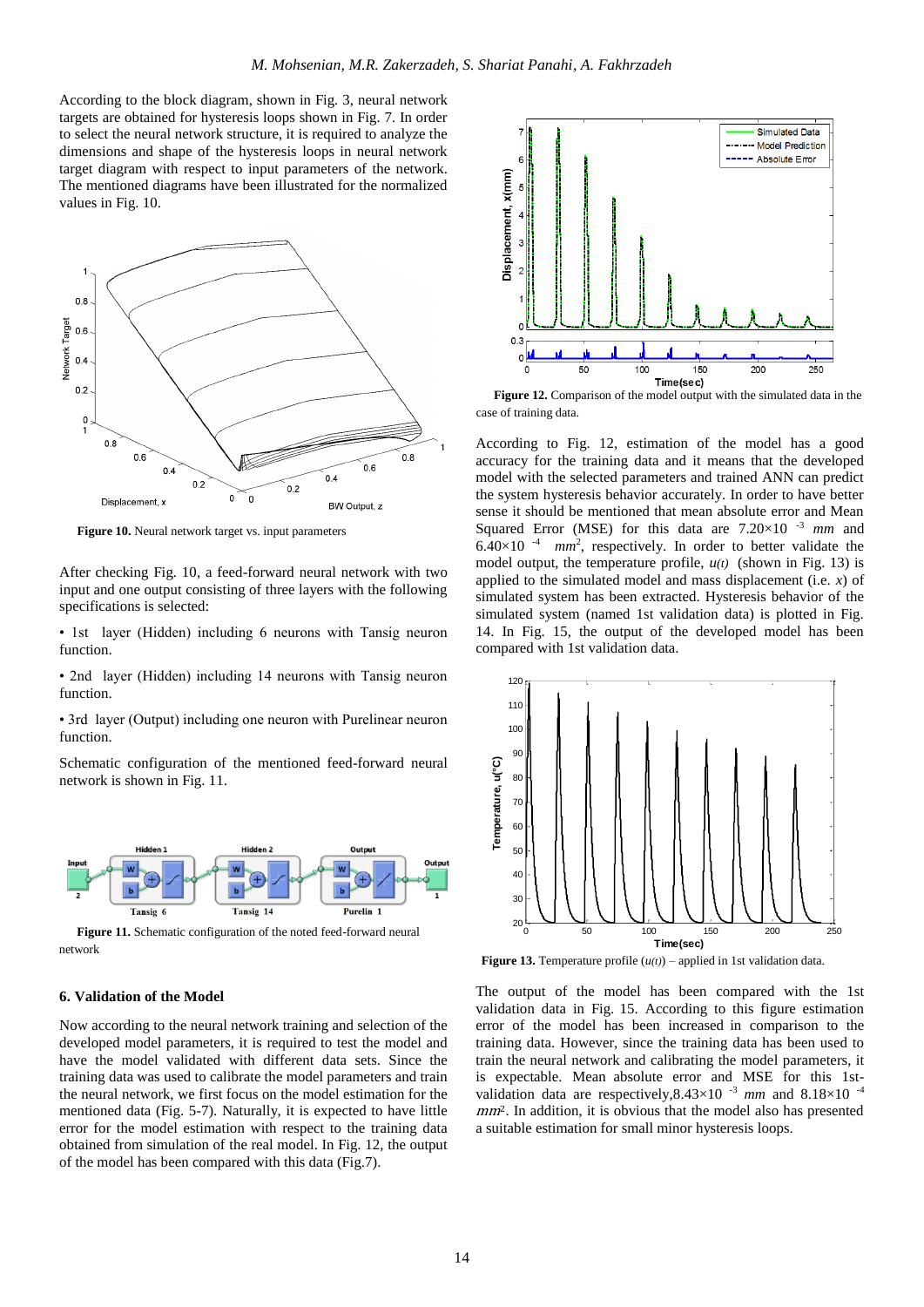

**Figure 14.** Hysteresis behavior between the applied temperature and mass displacement of the simulated model for data in the 1st case of validation



**Figure 15.** Comparison of the model output with the simulated data in data in the 1st case of validation data.



**Figure 16.** Temperature profile  $(u(t))$  – applied in 2nd validation data.

Like previous data, 2nd validation data was obtained by applying the temperature profile,  $u(t)$  (shown in Fig. 16) to the simulated model. The mass displacement (i.e. *x*) of the simulated system as a result of applying temperature profile has been extracted and hysteresis behavior of the simulated system has been plotted in Fig. 17. In Fig. 18 the output of the developed model has been compared with 2nd validation data.



**Figure 17.** Hysteresis behavior between the applied temperature and mass displacement of the simulated model for data in the 2nd case of validation



**Figure 18.** Comparison of the model output with the simulated data in the 2nd case of validation data.

Since hysteresis loops of the 2nd validation data (existence of high order minor loops) have more generality with respect to other two previous data, it is extremely important to validate this data for validation of the model prediction. According to Fig. 18, as hysteresis loops get more complicated, error values increase in comparison to training data and 1st validation data. However, the model estimation has a good accuracy even in the case of this complex hysteresis behavior while many phenomenological hysteresis models have difficulty to describe them. Mean absolute error and MSE for 2nd case of validation data are, 9.48 $\times$ 10<sup>-2</sup> *mm* and 1.50 $\times$ 10<sup>-2</sup> *mm*<sup>2</sup>, respectively. The values of MSE and mean absolute error of  $x(t)$  for all three sets of data used in training and validation are shown in Table 2.

|  |  | <b>Table 2.</b> Error of validation |
|--|--|-------------------------------------|
|--|--|-------------------------------------|

|                                      | Training                                                                                                    | 1 <sup>st</sup> validation | $2nd$ validation       |
|--------------------------------------|-------------------------------------------------------------------------------------------------------------|----------------------------|------------------------|
|                                      | Data                                                                                                        | Data                       | Data                   |
| Mean-Absolute $7.20\times10^{-3}$ mm |                                                                                                             | $8.43\times10^{-3}$ mm     | $9.48\times10^{-2}$ mm |
| Error                                |                                                                                                             |                            |                        |
| Mean-Squared                         | $6.40\times10^{-4}$ mm <sup>2</sup> $8.18\times10^{-4}$ mm <sup>2</sup> $1.50\times10^{-2}$ mm <sup>2</sup> |                            |                        |
| Error (MSE)                          |                                                                                                             |                            |                        |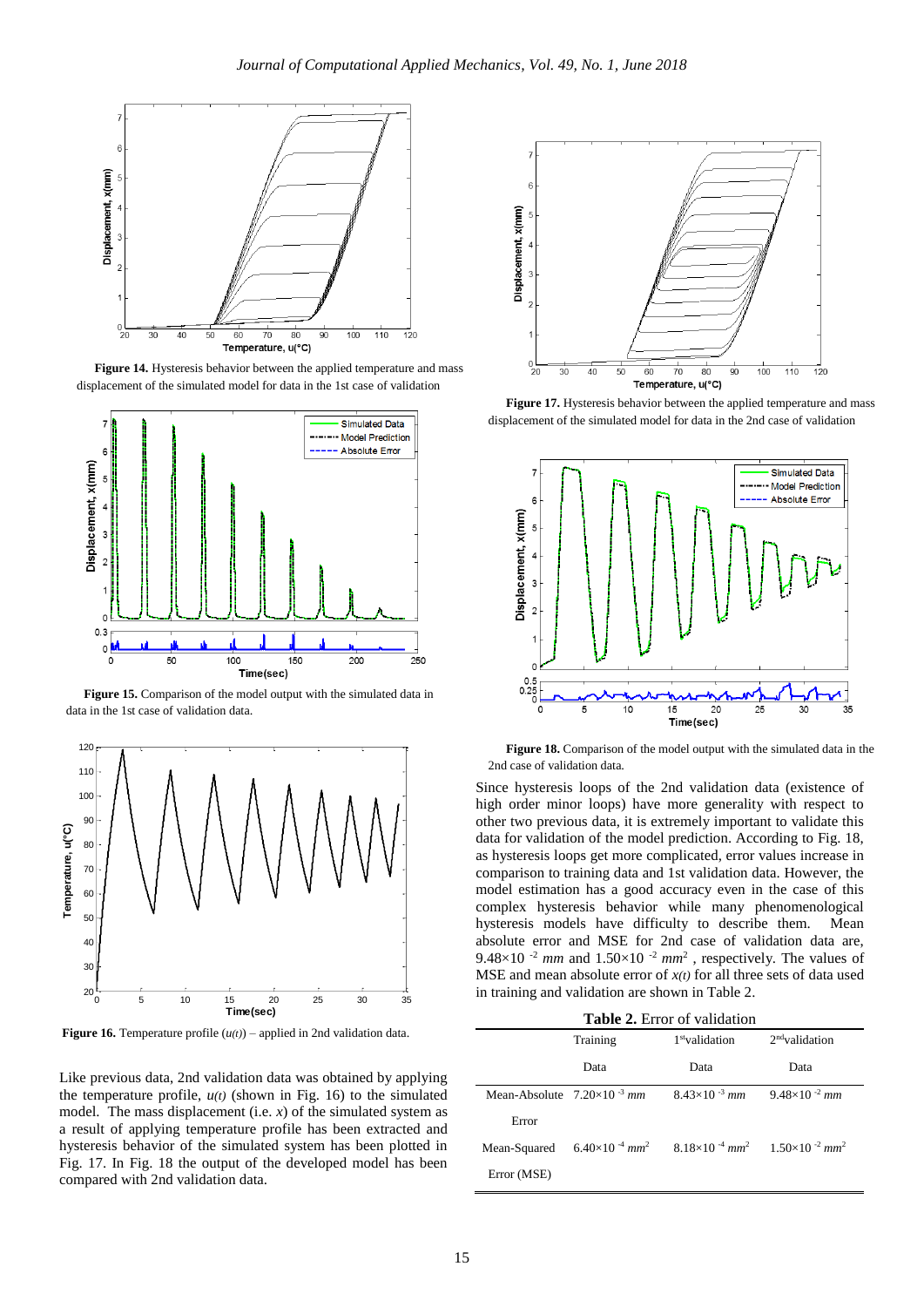# **7. Conclusion**

In the current research, in order to describe hysteresis behavior of a dynamic system actuated by an SMA actuator, the mathematical equations of the Bouc-Wen hysteresis model was introduced. Due to inability of non-linear classical Bouc-Wen model, a modified Bouc-Wen model was used to describe hysteresis loops of the system. The developed model benefited from the flexibility of the feed-forward neural network to describe output of the Bouc-Wen model in system's dynamic equation in terms of non-linear complex functions.

Afterward, the parameter selection of the developed model and suitable configuration for the neural network were performed for a dynamical system using simulated data set of the system. The validity of the identified model was checked by using three different data sets. The prediction of the model output with respect to the mentioned data was validated by acceptable error.

It was seen that the maximum error of the model prediction is less than 10% of the real values and the MSE of the modeling output was a suitable value. Therefore, considering the objective of "output estimation of a hysteresis system", the identification of the developed model was successful with an accurate estimation and it is considered to be proper for the modeling of the SMA actuated dynamical systems with hysteresis behavior.

The advantages of the developed model are as the following:

•Due to model physical tangibility, it is easy to estimate displacement, velocity and acceleration of a dynamic system attached to an SMA actuator and to easily design a controller for the dynamic system afterwards.

• The developed model has flexibility for identifying the real hysteretic dynamic system as a result of considering the use of non-linear function in terms of neural network.

• Using neural network has caused less limitation in selecting parameters of the Bouc-Wen model. Also, the complexity for identifying the developed Bouc-Wen model parameters limits only to configuration and training of the selected neural network.

#### **References**

- [1] V. Hassani, T. Tjahjowidodo, T. N. Do, A survey on hysteresis modeling, identification and control, *Mechanical Systems and Signal Processing,* Vol. 49, No. 1-2, pp. 209- 233, 2014.
- [2] M. Brokate, J. Sprekels, 2012, *Hysteresis and Phase Transitions*, Springer Science & Business Media,
- [3] J. G. Boyd, D. C. Lagoudas, A thermodynamical constitutive model for shape memory materials. Part I. The monolithic shape memory alloy, *International Journal of Plasticity,* Vol. 12, No. 6, pp. 805-842, 1996.
- [4] M. Brocca, L. C. Brinson, Z. P. Bažant, Three-dimensional constitutive model for shape memory alloys based on microplane model, *Journal of the Mechanics and Physics of Solids,* Vol. 50, No. 5, pp. 1051-1077, 2002.
- [5] D. C. Lagoudas, 2008, *Shape Memory Alloys: Modeling and Engineering Applications*, Springer,
- [6] H. Prahlad, I. Chopra, Comparative Evaluation of Shape Memory Alloy Constitutive Models with Experimental Data, *Journal of Intelligent Material Systems and Structures,* Vol. 12, No. 6, pp. 383-395, 2016.
- [7] H. Sayyaadi, M. R. Zakerzadeh, H. Salehi, A comparative analysis of some one-dimensional shape memory alloy constitutive models based on experimental tests, *Scientia Iranica,* Vol. 19, No. 2, pp. 249-257, 2012.
- [8] S. Poorasadion, J. Arghavani, R. Naghdabadi, S. Sohrabpour, An improvement on the Brinson model for shape memory alloys with application to two-dimensional beam element, *Journal of Intelligent Material Systems and Structures,* Vol. 25, No. 15, pp. 1905-1920, 2013.
- [9] S. M. Dutta, F. H. Ghorbel, Differential Hysteresis Modeling of a Shape Memory Alloy Wire Actuator, *IEEE/ASME Transactions on Mechatronics,* Vol. 10, No. 2, pp. 189-197, 2005.
- [10] M. R. Zakerzadeh, H. Sayyaadi, M. A. V. Zanjani, Characterizing Hysteresis Nonlinearity Behavior of SMA Actuators by Krasnosel'skii-Pokrovskii Model, *Journal Applied Mathematics,* Vol. 1, No. 1, pp. 28-38, 2012.
- [11] M. R. Zakerzadeh, M. Firouzi, H. Sayyaadi, S. B. Shouraki, Hysteresis Nonlinearity Identification Using New Preisach Model-Based Artificial Neural Network Approach, *Journal of Applied Mathematics,* Vol. 2011, pp. 1-22, 2011.
- [12] H. Sayyaadi, M. R. Zakerzadeh, Position control of shape memory alloy actuator based on the generalized Prandtl– Ishlinskii inverse model, *Mechatronics,* Vol. 22, No. 7, pp. 945-957, 2012.
- [13] S. Tafazoli, M. Leduc, X. Sun, Hysteresis Modeling using Fuzzy Subtractive Clustering *COMPUTATIONAL COGNITION,* Vol. 4, No. 3, pp. 15-27, 2006.
- [14] A. Rezaeeian, B. Shasti, A. Doosthoseini, A. Yousefi-Koma, ANFIS Modeling and Feed Forward Control of Shape Memory Alloy Actuators, in *Proceeding of,* World Scientific and Engineering Academy and Society (WSEAS) Stevens Point, Wisconsin, USA: 243-248, 2008.
- [15] M. Fuad Mohammad Naser, F. Ikhouane, Characterization of the Hysteresis Duhem Model, *IFAC Proceedings Volumes,* Vol. 46, No. 12, pp. 29-34, 2013/01/01/, 2013.
- [16] B. Jayawardhana, R. Ouyang, V. Andrieu, Dissipativity of general Duhem hysteresis models, in *IEEE Conference on Decision and Control and European Control Conference*, 2011, pp. 3234-3239.
- [17] M. F. Mohammad Naser, F. Ikhouane, Consistency of the Duhem Model with Hysteresis, *Mathematical Problems in Engineering,* Vol. 2013, pp. 1-16, 2013.
- [18] A. Padthe, B. Drincic, O. Jinhyoung, D. Rizos, S. Fassois, D. Bernstein, Duhem modeling of friction-induced hysteresis, *IEEE Control Systems Magazine,* Vol. 28, No. 5, pp. 90-107, 2008.
- [19] W.-f. Xie, J. Fu, H. Yao, C.-Y. Su, Observer based control of piezoelectric actuators with classical Duhem modeled hysteresis, in *Proceeding of,* IEEE*,* pp. 4221-4226.
- [20] M. Zhou, J. Wang, Research on hysteresis of piezoceramic actuator based on the Duhem model, *ScientificWorldJournal,* Vol. 2013, pp. 814919, 2013.
- [21] B. Jayawardhana, R. Ouyang, V. Andrieu, Stability of systems with the Duhem hysteresis operator: The dissipativity approach, *Automatica,* Vol. 48, No. 10, pp. 2657-2662, 2012.
- [22] T. Aiki, T. Okazaki, *One-dimensional Shape Memory Alloy Problem with Duhem Type of Hysteresis Operator*, in: *Free Boundary Problems*, Eds., pp. 1-9: Springer Science \mathplus Business Media, 2007.
- [23] U. D. Annakkage, P. G. McLaren, E. Dirks, R. P. Jayasinghe, A. D. Parker, A current transformer model based on the Jiles-Atherton theory of ferromagnetic hysteresis, *IEEE Transactions on Power Delivery,* Vol. 15, No. 1, pp. 57-61, 2000.
- [24] N. C. Pop, O. F. Călțun, Using the Jiles Atherton model to analyze the magnetic properties of magnetoelectric